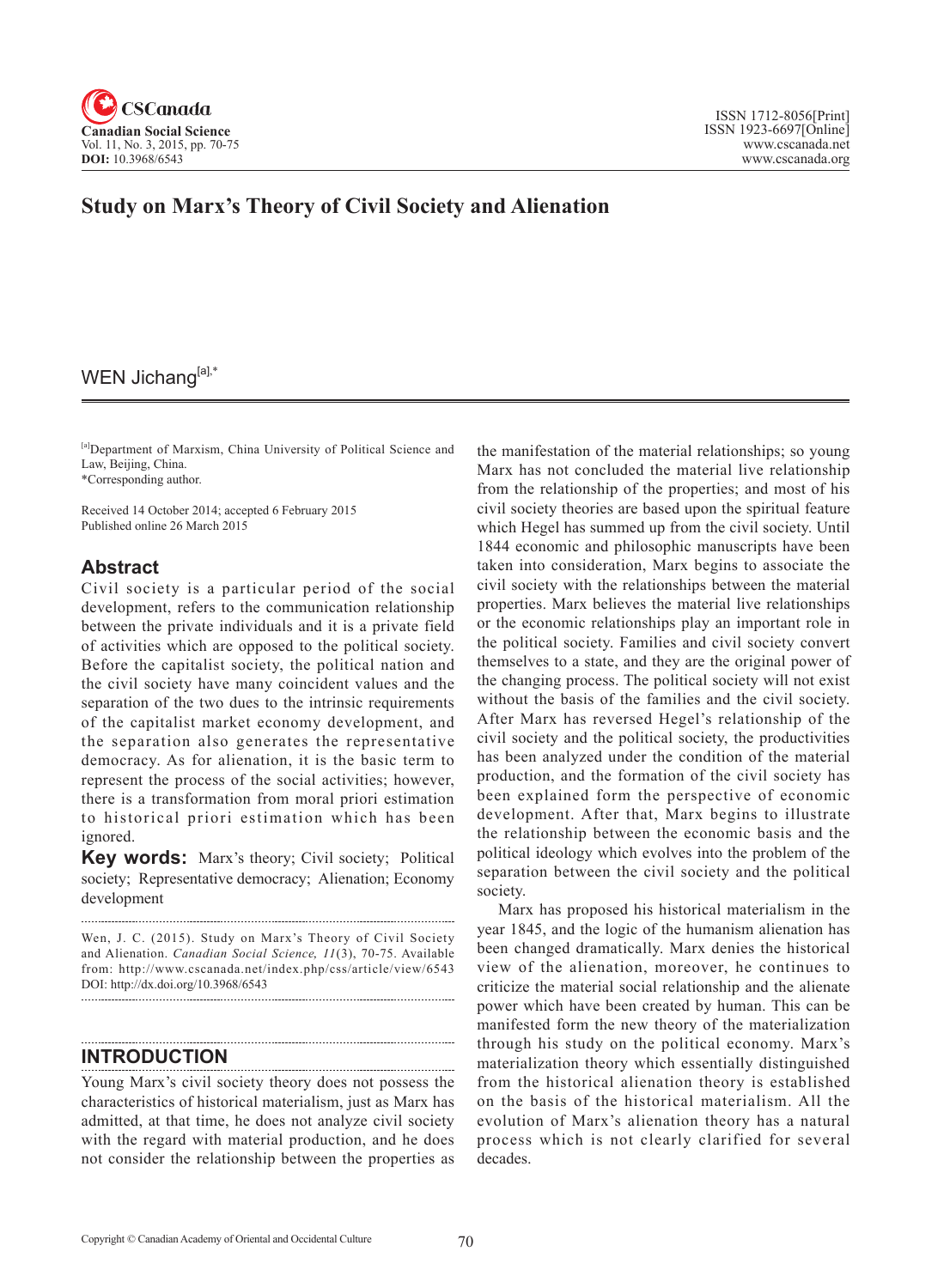# **1. RECONSIDER THE RELATIONS BETWEEN CIVIL SOCIETY AND POLITICAL SOCIETY**

In Marx's opinion, "civil society" and "political society" are both a historical category and analytical category. As a historical category, civil society refers to a particular period of social development, and in this period, the essential characteristic is the existing of the class interests. Marx argues the development of the civil society is the same process of for the development of individual interests to the class interests (Marx & Engels, 1975, p.22). Both civil society and political society is the derivation of social division. With the development of social productivity, interests division comes into being. Private interests gradually develop into the class interests who always represent the contradictions between the special private interests and to prevalent public interests. This means civil society is also a society with class and class interests like political society and it cannot exist in the classless of primitive society or the communist society which also do not have the classes.

As an analytical category, civil society is an abstract conception of private activity field. Marx argues that with the division of the social interests, the whole society separate into civil society and the political society. As a result, each individual plays a dual role, one is the member of the civil society, and the other is the member of the public society. For an example, as government officials, an individual plays the public role when he does his job, and plays the private role when he purchases his own profit. Marx illustrates that: "In a real developed political country, individuals live a dual life not only in their mind or their consciousness but also in their reality and practices. The former is a heaven life which can be called the life of the community where human consider themselves as a social beings, however the letter is a secular world where individuals play a private role, take others as a tool and also decline them as a tool which can be used arbitrary by the external force." (Marx & Engels, 1975, p.160) Civil society is the sum of all the human private interests, especially refers to the private material interests. Marx has concluded the conception of civil society which means a social organization which generates in the process of the production and communication development (Marx & Engels, 1975, p.30). Marx explains the logical division between civil society and political society does not mean their division in the reality world. On the contrary, especially in medieval society, the political society and the civil society are uniform, and at that time, all the power has been exploited from the civil society by the political nation, the whole nation live a political life, and there is no definite boundary between the two societies. Marx has investigated this condition and illustrates that there are serves, feudal manor and craft guild in the medieval society, in this condition, national material contexts are determined by the national form, all the private fields has a political feature, which means in medieval society, the system of politics is the system of private properties (Marx & Engels, 1975, p.131).

The separation of civil society and political society is accomplished in the capitalist period; it is the product of the market economy. The inherent requirements of the market economy are its division between the process of material production, exchange, consumption and the interference from the government. Marx explains that only through the political revolution can the internal requirements be satisfied. "After the political revolution defeats the power of feudal autocracy, national affairs are promoted to be the individual's affair, that's why political revolution can eliminate the political features of the civil society." (Marx & Engels, 1975, p.171) The political revolution Marx has mentioned refers to the capitalist revolution, which marks the real division of civil society and political society. So in the capitalist society, the boundary between civil society and political society is very explicit. What should the nation do or not to do and the range of individuals' activities are to be stipulated by the national institution. In this sense, the essence of the national institution is nothing but to give an authoritative definition of the boundary between civil society and political society, just like a contrast between the two societies. Most importantly, this separation causes the institution of democracy representatives and he explains in three aspects.

Firstly, this separation promotes the development from hierarchy to representative. In the medieval society, the inequality of the civil society is the inequality of the political philosophy, however, after the separation, company with the inequality is the fairness of the political national form, and the representative system is the best proof. The development of the history has changed the political grade into the social grade; the representative system is the basis of the democracy system, and the election is the essence of the representative. Secondly, this separation causes the separation of the three powers. In Marx's opinion, the judicial power and the executive power are the same thing, so the separation of the three powers are just the separation of the two, and the division of legislative power and the executive power is the need of the division of civil society and the political society. So there must be inter media between the civil society and the political society; the individuals in the civil society participates the political activities through the legislative power, however, the individuals in the political society participate the activities in the civil society through the power the administration. Thirdly, this division causes the establishment of human right and civil right, and makes the civil right to become one part of the human right. Marx illustrates that in the medieval society, where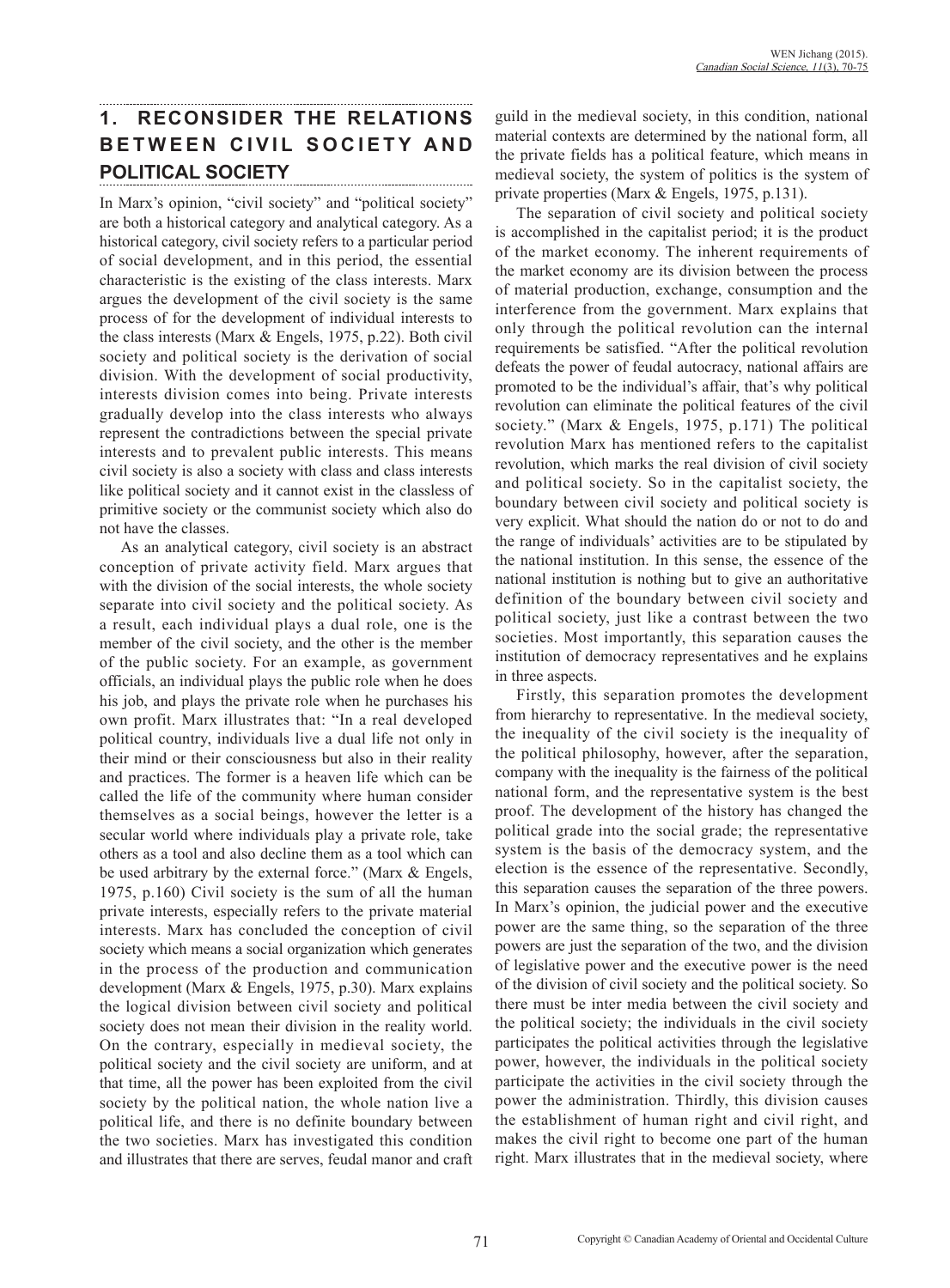the civil society and the political society are united; the political system is the purpose of the existing of human being, however, the human being will be the purpose of the political system after the division of the civil society and the political society. So the egoism of the individual is not only the purpose of the civil society but also the purpose of the political society. This means in the civil society, the purpose of human being is the human right and in the political society, the purpose of human being is the civil right. Marx makes a further explain that the individual in the civil society is the original being because they have feeling, characteristics, and exist directly; however, the individual in the political society is the abstract and artificial (Marx & Engels, 1975, p.182). This means the individual of the civil society is the real person, and the individual of the political society is the abstract person. The individuals should first be the members of the civil society and secondly, they are the members of the political society. So the civil right belongs to the human rights, and beside the civil right, the human right also has some other natural right.

Marx has criticized Hegel's theories about the division of the two kinds of societies. Marx first agrees Hegel's law philosophy theoretical foundation of the division between civil society and political society; however, Marx does not agree Hegel's research method of absolutely separating the civil society from the political society. Marx criticizes Hegel because he tries to use a illusory "absolute idea" to solve the contradictions between the two societies. Marx explains that the contradiction between the two kinds of societies is not absolutely but relatively, their division is just superficial not radical. The political society will eventually be united by the civil society, and it can be analyzed through three aspects below.

Firstly, the member of the civil society and the member of the political society is the same person in the society. The member of the civil society is the natural human without political elements, and it is the natural basis of the political society; the latter is the abstraction of the former. Secondly, the civil society is the foundation of the political society. Just like Marx has alleged, the natural basis of the ancient countries is the slavery, the natural basis of the modern society is the civil society and the individual who live in it. Modern country is natural basis admitted by the common human right, but the human right does not create the natural basics. The modern country is a product after the civil society defeats the old political system, so to advocate the human right is its best method to identify itself (Marx & Engels, 1975, p.50). Thirdly, the political nation is determined by the civil society. Civil society is the driving force of the political society, and with the development of the civil society, it will become a kind of the political society and eventually will continue to develop into another kind of the civil society. Civil society represents the real interests of the private individual and the political society is nothing but a method to satisfy the need of the civil society, just like what Engel has said: "nation and political institutions are the affiliate things but the civil society and the economy field are the crucial factors. Not nation restricts and decides the civil society but the civil society restricts and decides nation." (Marx & Engels, 1975, p.350)

However, there are still tow problems need to be clarified, The first view we should clarify is that the term "civil society" is borrowed from Hegel when Marx's theories have not been mature, after he has finished a systematical theory, the term "civil society" has been substitute by the terms "productive relation" and "economy base". This opinion comes from Stalin's On Dialectical Materialism and Historical Materialism, which is considered as the programmatical document. In the ancient explanatory model, there is necessity to ignore the conception of "civil society", because in this explanatory model, the development of the social history is highly summarized as productivity and production relations, and sometimes can be simplified as "superstructure" and "economic basics" and in this process, the political relations has been simplified as "ideology". Through this approach, the complicated contents have been simplified and the relations between the civil society and the political society have vanished. However, in Marx's opinion, the "civil society" refers to the private life in the market economic society, and the "productive relations" and the "economic basics" are only the form of the private life. As a field private life, the economic communicate activities are the basic contents, however, there are also many other colorful social communicate activities, and it is normal for the political nation to exercise the public power to maintain the position of the ruling class and oppress other stratums. Only to understand the civil society comprehensively and its relations with the political society can the pure economic determinism be avoided.

The second problem should be clarified is that Marx's term of "civil society" has a universal value and can be suitable for the entire private life field without the limitation of the history period. More specifically, some researchers insist that, according to Marx's historical view, since the nation come into being, the society has divided into the civil society and the political society, and the civil society has already existed before the emergence of the market economy. Definitely, Marx usually uses the term "civil society" to imply the private field and the private communicating relationships of the European medieval period, however, this does not mean Marx's term of "civil society" can suitable for all the social formation. This confusion is caused by the misunderstanding of the history condition of the term "civil society". The original market economy of Europe develops in the independent and autonomous city where generated the earliest civil society.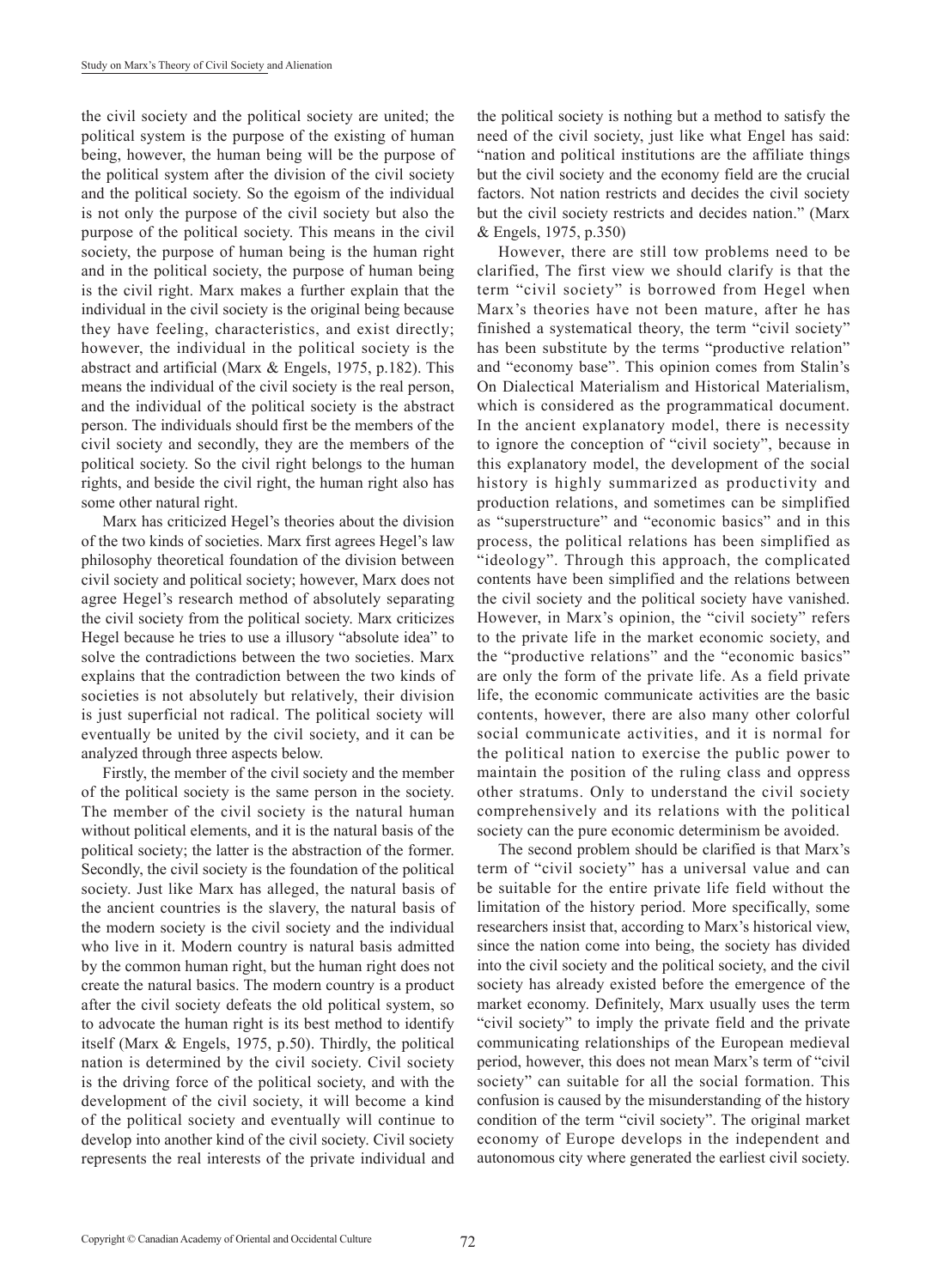There is a particular history condition in the late medieval period of Europe. At that time, the society confronts with the situation of division, and many of the citizens receive the oppressions from seigniory; the city members do not only have the obligation of servitude, but also should submit the taxes. So after the well development of the city, city members always choose an open or hidden way to struggle with the seigniory. In the struggle between the citizens and the lord, some citizens try to obtain some autonomous right by submitting redeem money to the lord, and this forms the unique "autonomous city" of the medieval Europe and this is called the primitive formation of the civil society by Hegel which means an associated organization constituted by the free individuals. However, this formation of the civil society cannot exist in all the social formations and it can also not exist in the social formation which has the same levels of the productivity and productive relations; it is only a unique phenomenon of Europe. Marx never admits the civil society can be the social formation without the commodity economy both in the way of logic or reality. Though in the medieval period, the market economy has not developed well, it is the important social relations of the ruling class, so it is natural to form this unique civil society. It is clear that Marx use the terms of "primitive", "old", and "medieval" to imply the civil society in the capitalist society and this indicates Marx's distinction between the civil society in the medieval period and the civil society in the capitalist period. That why Marx argues that: "only in the eighteen century, the civil society becomes the tool of its individuals, and this is its necessity." (Marx & Engels, 1975, p.91) The crux of the problems is either Marx or Hegel believes the division of civil society or the political nation is caused by the need of the economic system. This means the division is a modern phenomenon which can be only established on the basis of the highly developed commercial life and the industrial life. So, the civil society Marx has referred to closely links with the modern society, it cannot exist in all the sorts of social formations and the "rural autocracy" should be distinguished with the "civil society".

#### **2. RECONSIDER THE THEORIES OF ALINATION**

To define the conception of alienation is an important part of Marx's study. In the evolution of Marx's alienation theory, there is a radical transition, that transfers from the "moral value priority" of young Marx to the "history value priority" of the mature Marx and the premise of this transition is his historical materialism. Due to the misunderstanding of this transition, it is unavoidable to consider the alienation theory of young Marx as the whole Marx's alienation theory and to the important value has been buried.

Marx's alienation theories can be studied through its development stage. There are three stages of its development; the first stage is the young Marx's alienation stage. The back ground of this stage is complicated, and it can be concluded in four aspects, such as the thoughts of Hegel, the thoughts of Feuerbach's humanism, the theories of the utopian, and the thoughts of national economics. In the theories of Hegel's alienation, the most important part is his spirit alienation which emphasizes the absolute idea alienates and materializes the whole nature world, However, the focus has changed in the theories of the young Hegel school's alienation. Feuerbach adopts the conception of alienation to the study of the regional criticize, considers God as the alienation of the humanity, and emphasizes the essence of the theology is the alienation of the humanity. On the basis of Feuerbahch, Powell raises a proposition of "self-alienation". If Marx uses the alienation conception in his doctoral dissertation in the same sense of Hegel, it can be concluded that in Marx's Critical Study of Hegel's Legal Philosophy, Jewish Problem, and Preamble of Critical Study of Hegel's Legal Philosophy, the conception has been used in the sense of Feuerbahch. The national economic theory has played an important role in the process of forming Marx's elimination theories. With the studying of national economy, Marx has surpassed the study field of Hegel and Feuerbahch's, however, at the same time, it also should be clear that the general idea of young Marx's alienation theory is based on the abstract humanity and the theoretical system of communist which refer to the ethical value, and this determines Marx's unique research field. So what is young Marx's starting point of his ethical critics on the alienation is an important question need to be solved.

Marx has said:

The communism is an active sublation of the private properties and human alienation; it is a real occupation of human self by the means of human and on the purpose of human. This kind of sublation is a return to the society, and this return is thoroughly, self-conscious, and inherits all the value of its development history. This kind of communism can be called humanism or naturalism. (Marx & Engels, 1975, p.246)

In the theories of young Marx, the terms of "communist", "humanism" and "naturalism" have the same meaning. The term of "communism" has more emphasizes on the French Utopian theory, and the terms of "humanism" and "naturalism" have more emphasizes on Feuerbahch's study on humanity. French utopians choose their research object as a general personality, change the contradictions of the classes to the contradictions of the ethic and substitute the "good and evil", "justice and injustice" for classic struggle, this is why the class struggle has the characteristics of the ethic. Similarly, Feuerbahch also influenced by the thoughts of French utopias, and he conceives the social struggles as the ethical contradictions between Egoism and altruism.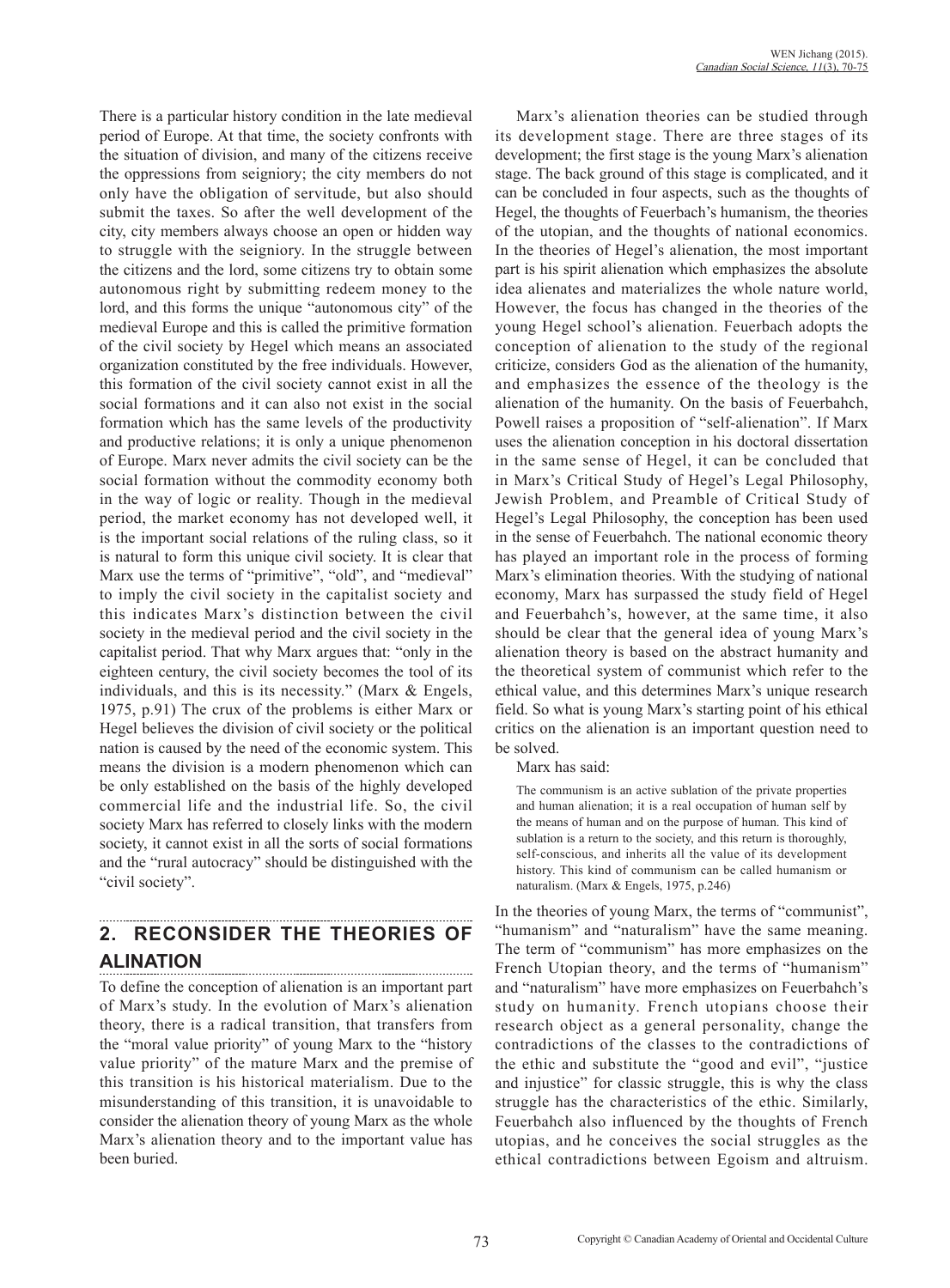So Feuerbahch explains that the purpose and essence of human's development exists in the ethical value, and his utopian philosophy has at last becomes a kind of ethnology and some kind of religious theories. To sum up, Marx has disclosed deeply about the essence of the alienation that all the history of the world is nothing but the process of human practice, and the alienation is the contradiction between the humanism and the naturalism. However, there are a lot of similarities between Marx and Feuerbahch, because Marx has influenced by Feuerbahch that their humanity is abstract, and in some sense of ethic, all their estimate theoretical system is based on the ethology.

The second development stage of Marx's alienation can be call a stage of "perspective conversion", during this stage, after the deep study of human history, Marx discovered the theory of historical materialism and his research on the alienation has transferred from a moral value to a history value. In The Holy Family, when Marx criticizes the historical idealist, he points out that the history activities are the practices of the entire human, the mass do not consider the consequences of their alienation as a conception of the illusion or consider them as an alienation of the self-conscious. This means Marx does not agree with young Hegelians especially their view of explaining the alienation problems with the ethical theories. The perspective conversion can be clearly seen in Marx's illustrations of the alienation.

Both the property owners and the proletariat are the alienations of human, however, in the process of alienation, the property owners find themselves constantly be satisfied and consolidated, they consider this alienation as a proof of the self-strong, and the alienation for the proletariat is constantly self-destroy, they find themselves vulnerable and inhuman existing reality. (Marx & Engels, 1975, p.25)

Compared with *Marx's Economic and Philosophic Manuscripts of 1844* in which Marx illustrate the proletariat's alienation in a literature ethical way, in The Holy Family Marx study the alienation in an objective and historical estimation. What he concerns is no longer the ethical obligation the property owners should have but he clearly points out that the property owners themselves are also the results of the alienation. Marx explains that world history is the primitive condition of the proletariat existing, and each individual's life has significant relations with the world history (Marx & Engels, 1975, p.53). This proves Marx has surpassed his young thought to explain the alienation problem in an ethical way; Marx has sublated Feuerbahch's humanity and adopted a new method of historical materialism. According to Marx's view, the phenomenon of alienation or the problems of religion, philosophy, and moral should be considered in a development way of material production and communication, and he discusses that the alienation is a history phenomenon, it is not a pure phenomenon along

with the mentality, moral or ethics and all the study no the alienation should be based on the view of history. Marx's historical estimation values can be concluded from his Communist Manifesto, in which work he admits the significant progress that the capitalist has made, and he argues that the general alienation of the capitalist is accompanied by the necessity of the history. To sum up, during the second development stage of Marx's alienation theories, Marx has abandoned the abstract humanity and the ethical communist, and made a new expiation for the communist in a historical material perspective. This is the stage for Marx to transmit from the ethical moral value to the historical value.

After the two stages of development, Marx has a more detail illustration of the alienation especially in his Capital and 1857-1858 Economic Manuscript, and this means Marx's alienation theory has come into a new stage of development. Marx has put forward the theory of the three social formations. Marx proposes that the dependency relationship of human is the original social formation. Under this formation, the development of the productivity is based on a narrow region and isolate field. The second formation is the human independent which based on the dependency of the materials. In this status the general exchange of the substances has come into being, a multiple relation and a comprehensive relationship constitute the social communication system. The third status establishes on the bases of the personal freedom which consist of the full round development of human being and their common production capacity. The second status creates the conditions for the third status (Marx & Engels, 1975, p.241). This statement can be analyzed through three aspects, firstly, the phenomenon of alienation and materialization come into being only when the human history has evolved into the second social status, they both have historical necessity and historical transience; secondly, this kind of alienation and materialization have positive significance because they form the pervasive social material exchange, and the full around relationship as well as the multiple necessity of social system; thirdly, the stage of alienation which based on the materialization provides the material power for communist society.

When Marx considers the proposition of "full development of humanity", he explains that, in order to realize this individuality, the development of the ability must arrive a certain degree and a condition of comprehensiveness, this means the pervasive alienation and the full development of humanity is two aspects of one thing. The phenomenon of capitalism alienation should not be analyzed through the dimension of morality, but should analyze through the perspective of history and the positive significance of the alienation should be recognized. Without the realistic and pervasive alienation to form a medium, communism and full development